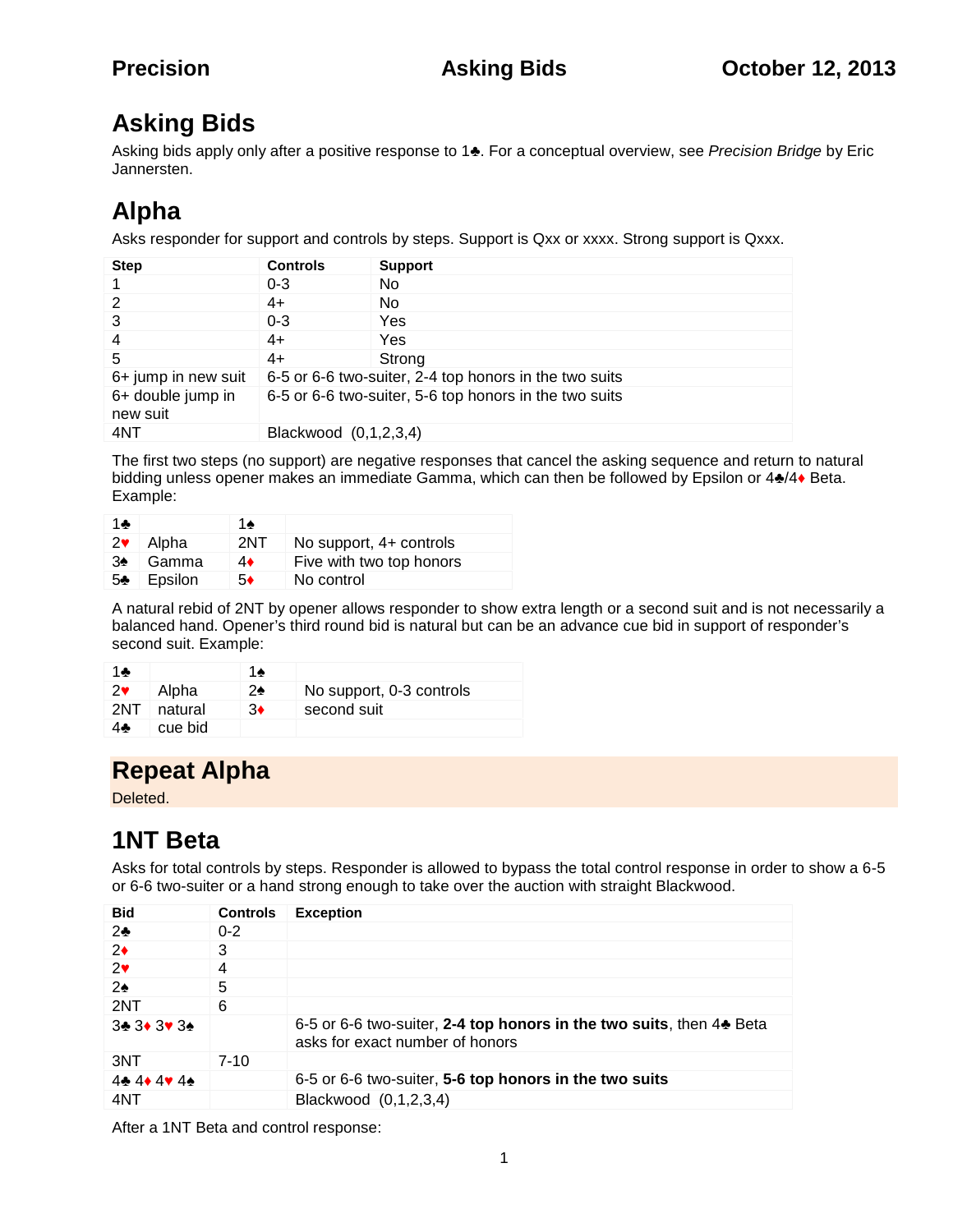- An immediate new suit by opener is Delta and can be followed by Epsilon. Use this sequence with a very strong suit, or a solid suit in order to set trumps.
- An immediate bid of responder's suit is Gamma and can be followed by Epsilon.
- A rebid of 2NT cancels the asking sequence and allows responder to show shape. Opener's third round bid can be an advance cue bid in support of responder's second suit. Example:

| 1NT. | Beta    |   | 3 controls |
|------|---------|---|------------|
| 2NT  | natural | 3 | natural    |
|      | cue bid |   |            |

### **Examples**

| AA865<br>$\bullet$ 10<br>◆ AKJ1085<br>AA8 | W                     | N<br>E<br>s  | $\star$ K9<br>$\bullet$ AKJ96<br>$\bullet$ Q96<br>∡ ೧೯೭ |
|-------------------------------------------|-----------------------|--------------|---------------------------------------------------------|
| West                                      | North                 | East         | South                                                   |
| 1 ሐ                                       | Pass                  | 1♥           | Pass                                                    |
| 1NT <sup>1</sup>                          | Pass                  | $2\bullet^2$ | Pass                                                    |
| $3\bullet^3$                              | Pass                  | $4*^{4}$     | Pass                                                    |
| 44 $^5$                                   | Pass                  | $5\bullet^6$ | Pass                                                    |
| 7♦                                        | All pass              |              |                                                         |
| 1. Beta                                   |                       |              |                                                         |
| 2.4 controls                              |                       |              |                                                         |
| 3. Delta                                  |                       |              |                                                         |
|                                           | 4. Three to one honor |              |                                                         |
| 5. Epsilon                                |                       |              |                                                         |
| 6. Second round control                   |                       |              |                                                         |

## **4 and 4 Beta**

4 and 4 are Beta only when 1NT Beta was not used or not available. 4 is Beta only when opener or responder has bid clubs naturally.

| <b>Step</b> | <b>Controls</b> |
|-------------|-----------------|
|             | $0 - 2$         |
| ⌒           | ◠               |
| -2          |                 |
|             | b               |
| b           | Rν              |

### **If responder has already shown 0-3 controls:**

| Step | <b>Controls</b> |
|------|-----------------|
| А    |                 |
|      |                 |
| £    |                 |

### **If responder has already shown 4+ controls:**

| <b>Step</b> | <b>Controls</b> |
|-------------|-----------------|
|             |                 |
| n           | .b              |
| ີ           | 6               |
|             |                 |
| b           |                 |

After a 4 or 4 Beta, new suits are Epsilon or Eta, depending on the original response.

Rules are needed to disambiguate 4 and 4 Beta from Epsilon or Eta. Case in point: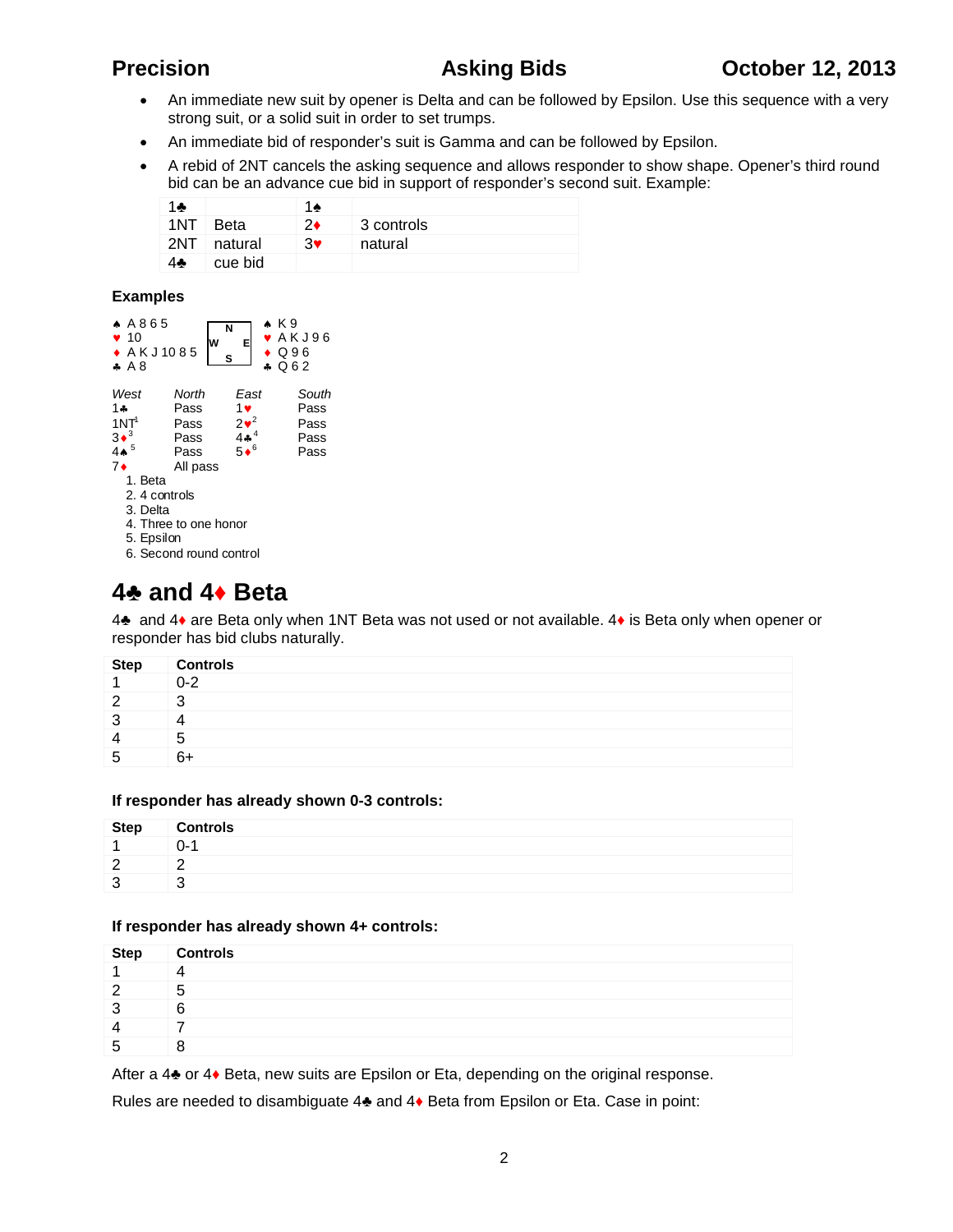| West Deals<br>None Vul<br>$\star$ KQ<br>$\bullet$ AQ875<br>A K J 987 |                                       | N<br>W<br>s | E                                               | $* 10964$<br>$\bullet$ K 10 3<br>$\bullet$ AQ5<br>$\bullet$ Q42 |                                          |
|----------------------------------------------------------------------|---------------------------------------|-------------|-------------------------------------------------|-----------------------------------------------------------------|------------------------------------------|
| West<br>$1 -$<br>$2\bullet^1$<br>3▲<br>4ء $^{\rm 5}$                 | North<br>Pass<br>Pass<br>Pass<br>Pass |             | East<br>1NT<br>$3*^2$<br>3NT <sup>4</sup><br>?? |                                                                 | South<br>Pass<br>Pass<br>Pass            |
| 1. Alpha<br>3. Fta<br>4. No honors<br>5. 4♣ Beta or Eta?             |                                       |             |                                                 |                                                                 | 2. At least Qxx or xxxx and 0-3 controls |

I made the Alpha in hearts because it was matchpoints and Kxx in support would be very valuable information. I made the Eta in spades first because it was the most efficient and would (hopefully) allow me to follow with an Eta in clubs. Six hearts could have been defeated with a spade to the ace and a club ruff but we made it.

## **Gamma**

Asks for responder's suit quality and sets the trump suit.

| <b>Step</b> | <b>Top Honors</b> | <b>Suit Length</b> | <b>Minimum</b> |
|-------------|-------------------|--------------------|----------------|
|             |                   | any                | <b>XXXXX</b>   |
|             |                   | b                  | Qxxxx          |
| 3           | 2                 | 5                  | KQxxx          |
| 4           |                   | 6                  | OXXXXX         |
| 5           |                   | 6                  | KQxxxxx        |
| 6           |                   | any                | AKQxx          |

## **Repeat Gamma**

Responder has no top honor, length unknown:

- 1 Minimum Length
- 2 Minimum Length + 1
- 3 Minimum Length + 2 ...etc

Responder has one top honor:

| $\mathbf{1}$ | Queen  |
|--------------|--------|
|              | 2 King |
|              | 3 Ace  |
|              |        |

Responder has two top honors:

|  | King - Queen |
|--|--------------|
|  |              |

- 2 Ace Queen
- 3 Ace King

## **Delta (aka Zeta)**

Shows a powerful one-suiter, sets the trump suit (opener can correct to notrump), and asks for responder's holding. (The original Delta shows the same type of hand but is actually a Beta and rather useless.)

| Step | Holding                        | Minimum       |
|------|--------------------------------|---------------|
|      | Singleton or void              | $x$ or $--$   |
| 2    | Singleton honor or two small   | 0 or xx       |
| 3    | Doubleton honor or three small | Ox or xxx     |
| 4    | Three to one honor             | Oxx           |
| 5    | Four or five small             | XXXX OY XXXXX |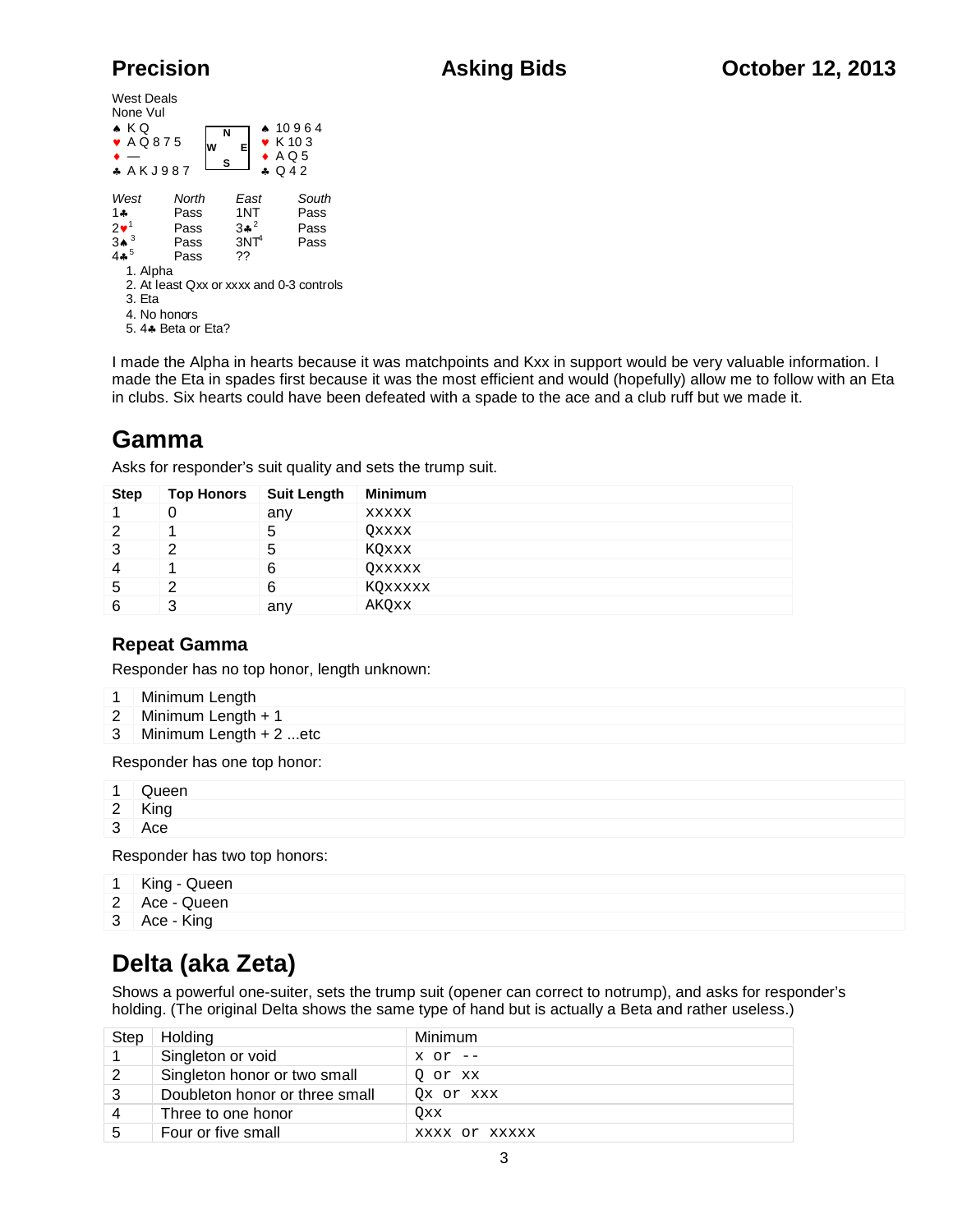| Four to one honor             | Эххх      |
|-------------------------------|-----------|
| Two honors doubleton or third | KO or KOx |
| Two honors fourth_            | KOxx      |

If the Delta is made over a 1NT response, the first step shows a small doubleton and the remaining steps are the same.

Opener's rebids in a new suit are Epsilon or Eta depending on the response.

## **Repeat Delta**

If responder has shown two alternatives:

| Step   | Type of Control |
|--------|-----------------|
|        | Length          |
| $\sim$ | Honor           |
| 3      | Honor plus jack |

## **Epsilon**

Asks for control of a specific suit.

| <b>Step</b>    | Control | Holding   |
|----------------|---------|-----------|
|                | None    | XXX       |
| 2              | Third   | Q or xx   |
| 3              | Second  | K or x    |
| $\overline{4}$ | First   | A or $--$ |
| 5              | Extra   | AK or AQ  |
| 6              | Extra   | AKQ       |

## **Repeat Epsilon**

Asks what type of control is held: length or honor. Applies only when responder has at least second-round control.

|               | Step   Type of Control |
|---------------|------------------------|
|               | Length                 |
| $\mathcal{P}$ | Honor                  |
| ີ             | <b>Both</b>            |
|               |                        |

## **Return Epsilon**

Asks for additional control. Applies only when responder has at least second-round control.

| <b>Step</b>        | <b>Extra Control</b> |
|--------------------|----------------------|
|                    | None                 |
| $\sim$<br><u>_</u> | Third                |
| ີ<br>◡             | Second               |

## **Eta**

Asks for number of honors held in a suit. Applies when responder is known to have at least two cards in a suit. When responder has shown a four-card suit, Eta sets the trump suit.

| Step | Top Honors | Minimum (in four-card suit) |
|------|------------|-----------------------------|
|      |            | XXXX                        |
|      |            | Oxxx                        |
|      |            | KOxx                        |
|      |            | AKOx                        |
|      | $3 + J$    | AKQJ                        |